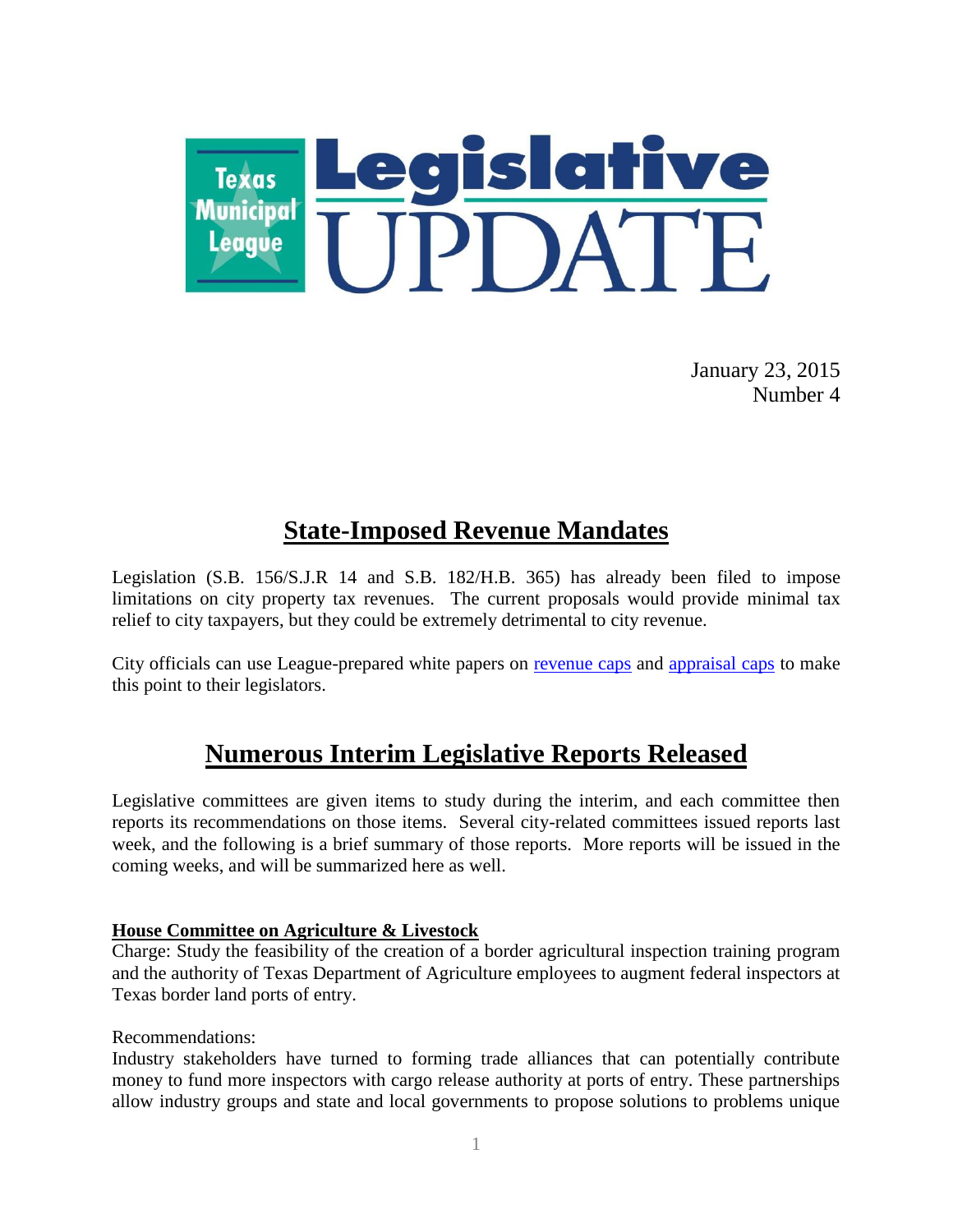to each area and reimburse the federal government after they are implemented. It is in the best interest of the state to participate in such programs through funding support.

Charge: Conduct legislative oversight and monitoring of the agencies and programs under the committee's jurisdiction.

Recommendations: There is concern that a focus on municipal consumers has inadvertently forced the Texas State Soil and Water Conservation Board to make changes to the Water Supply Enhancement Program (formerly the Texas Bush Control Program) that stray from the concerns of rural communities and agricultural producers. The Committee would support efforts to re-tool the program to strongly maintain a rural and agricultural focus.

### **House Committee on Corrections**

Charge: Study the impact of S.B. 393 (83R) and S.B. 1114 (83R). Assess the impact of school discipline and school-based policing on referrals to the municipal, justice, and juvenile courts, and identify judicial policies or initiatives designed to reduce referrals without having a negative impact on school safety. (Joint charge with the House Committee on Public Education).

Recommendations:

- The legislature should consider creating new mechanisms for engaging parents in the school disciplinary process, especially for repeat offenders.
- The legislature should continue to monitor closely the impact of the bills on school safety.

### **House Committee on Economic and Small Business Development**

Charge: Review the statutes and state agency rules pertaining to public-private partnerships to ensure a fair, competitive, and transparent process that benefits all parties engaging in the partnership. Review how other states and countries utilize public-private partnerships and make recommendations on how to improve the process in Texas, specifically looking at whether there needs to be a single state entity responsible for administering the public private partnership program.

Recommendation: Formation of a responsible oversight commission to make decisions regarding individual public-private partnership projects. The report includes the following statement with this recommendation: **"With the many mandates that state government has passed on to city governments, this is one way that the state could assist small cities. Smaller cities are the ones who could most benefit from alternative financing projects, yet are also the ones who cannot afford to hire expensive consultants. The state could do this for the cities. And it should."**

Charge: Examine and evaluate economic development incentives to determine if the incentives are achieving the desired outcomes for which the incentives were initially established. Review which economic development goals and incentives are most important and report on methods to further improve those goals and incentives while reducing ones not meeting their desired objectives.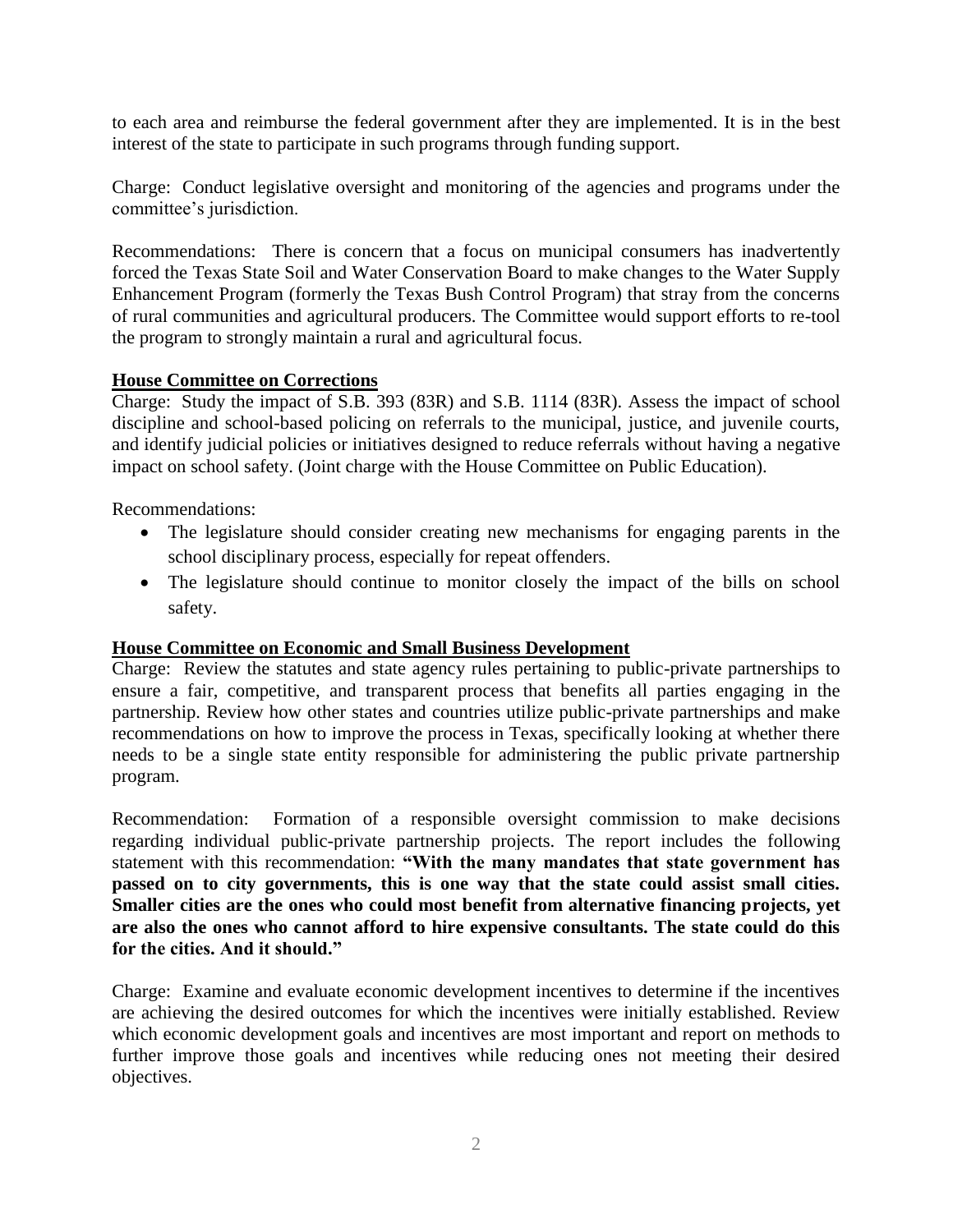Recommendation: Economic development corporations (EDCs) are working and the legislature should avoid giving EDCs authority to spend funds on projects unrelated to economic development.

## **House Select Committee on Economic Development Incentives**

Charge: Identify any problems in coordination between state and local economic development entities. Make recommendations to improve coordination where beneficial. Review best practices of economic development incentive programs and make recommendations on changes to existing programs where appropriate.

Recommendation: The committee recommends the Events Trust Fund and Major Events Trust Fund have a sunset date with a required audit two years prior to the sunset date. Additionally the committee recommends renaming the Event Trust Fund and Major Events Trust Fund to more accurately depict the programs as reimbursement programs.

## **The House Committee on Energy Resources**

Charge: Study the impact of the expanding oil and gas exploration and production occurring across the state. Included in the study should be both the positive impacts of the exploration and production as well as the new challenges they are presenting. The study should encompass a review of the following issues:

- 1. The effect on the state budget and the Economic Stabilization Fund;
- 2. The overall impact on the state economy;
- 3. The impact on property values and local taxes;
- 4. The effect on roads;
- 5. The complex relationship between land owners, royalty owners, and operators;
- 6. The impact on the environment, including emissions and injection wells;
- 7. Projected water needs and how those fit with our state water plan; and
- 8. The housing issues created by the number of workers needed in areas of shale plays.

Recommendations:

- The 84th Legislature should engage in continued dialog with the oil and gas industry to ensure the state has proper infrastructure to assist with the creation of a robust oil and gas economy.
- The 84th Legislature should insist that the Railroad Commission of Texas and the Texas Commission on Environmental Quality work together to address the issue of flaring. This includes ensuring that the RRC notifies TCEQ in a timely manner when flaring permits are granted or extended. The committee also recommends a more thorough vetting by the RRC for these types of permits to ensure proper practices are being followed. Additionally, flaring permits and the status of those permits should be published in county-by-county searchable format on the RRC website for transparency.
- The 84th Legislature should consider non-punitive ways to encourage the use of recycled and brackish water by the oil and gas industry, including consideration of a severance tax exemption.

### **House Committee on Government Efficiency and Reform**

Charge: Examine current restrictions on state and local governmental entities relating to the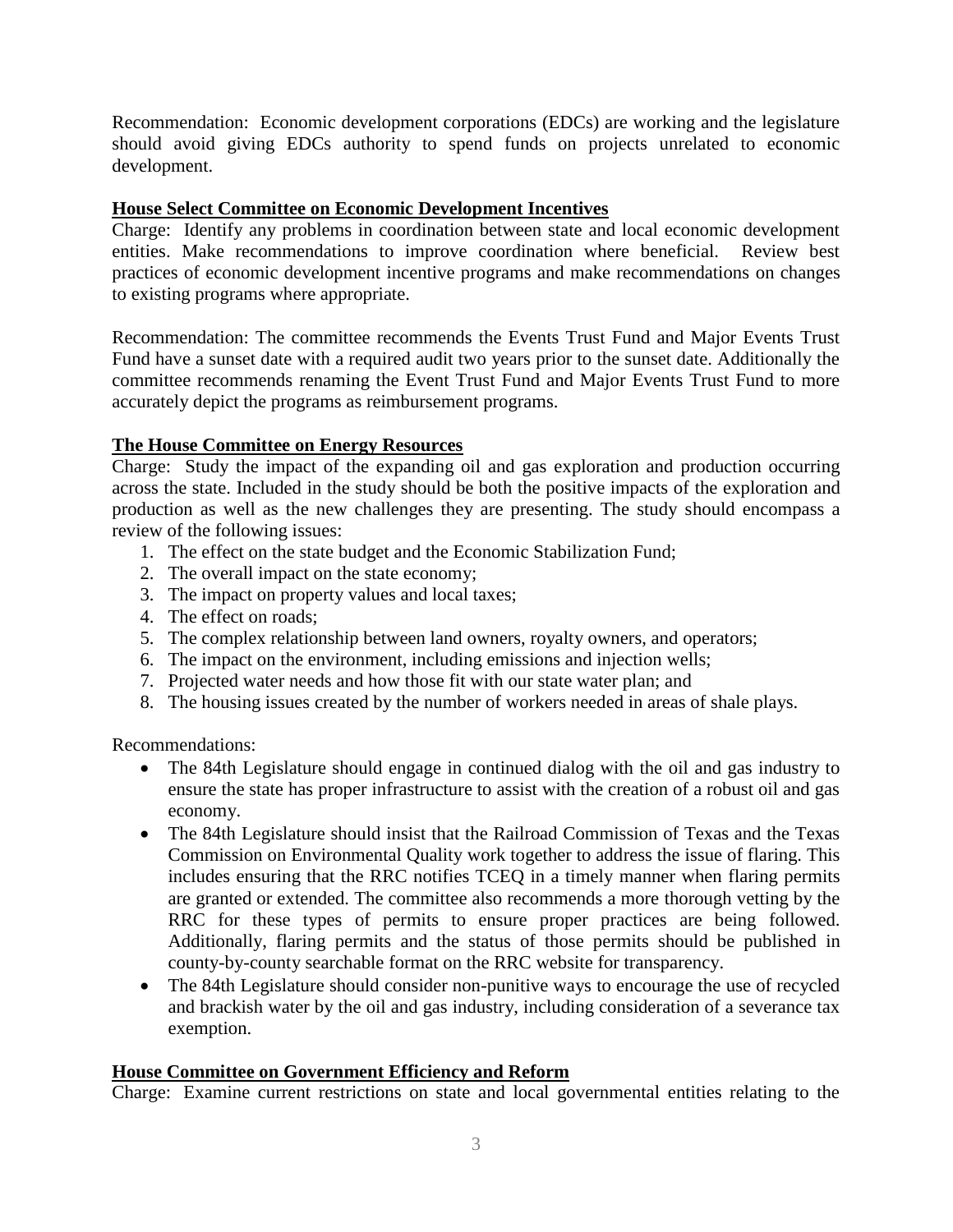construction of critical infrastructure, including transportation and water projects, and make recommendations for expediting and creating more cost-effective and efficient methods for the construction of such projects.

Recommendations: Remove the restrictions placed on design-build projects both dollar amounts as well as number of projects. Allow both the Texas Department of Transportation and local governments to utilize the best fit for their community and project.

Charge: Review the application of the Public Information Act regarding requests for large amounts of electronic data. Examine whether the procedures and deadlines imposed by the Act give governmental bodies enough time to identify and protect confidential information in such requests.

Recommendations:

- Consider allowing public entities to satisfy the requirements of the Act by directing appropriate requests to the entities website where the information could be regularly posted, and easily accessible.
- Consider adding "utility billing" information (i.e. new water customer lists) to the current list of exceptions identified in ORD No. 684. If the customer has marked their application as confidential, it would eliminate the need to request an Attorney General's opinion.
- Add copyrighted material to the current list of exceptions identified in ORD No. 684, which would eliminate the need to request an Attorney General's opinion. The Attorney General's office currently denies the release of copyrighted materials, however, the Act allows for viewing and review of this material by requester.

### **House Committee on State Affairs**

Charge: Conduct legislative oversight and monitoring of the agencies and programs under the committee's jurisdiction and the implementation of relevant legislation passed by the 83rd Legislature.

Recommendations: A 2011 statutory change regarding proof of lawful presence did not provide for an alternative driver authorization document – even for those individuals who already had or still have unexpired Texas driver's licenses. The legislature should remedy this by enacting legislation that creates a conditional driving permit, which remains compliant with the *Real ID Act*, while allowing individuals who cannot prove lawful presence to obtain the legal means to operate a motor vehicle. Additionally, the legislature should reassess the TexasSure program, and create a robust enforcement mechanism to bolster the likelihood that individuals will insure their vehicles after registration.

## **House Committee on Transportation**

Charge: Monitor the usage of state funds by the Texas Department of Transportation for improving road quality in areas impacted by Energy Sector activities.

Recommendations:

- Explore options to continue to provide funding for energy sector roads.
- Encourage TxDOT to continue working with local governments and citizens to meet transportation needs.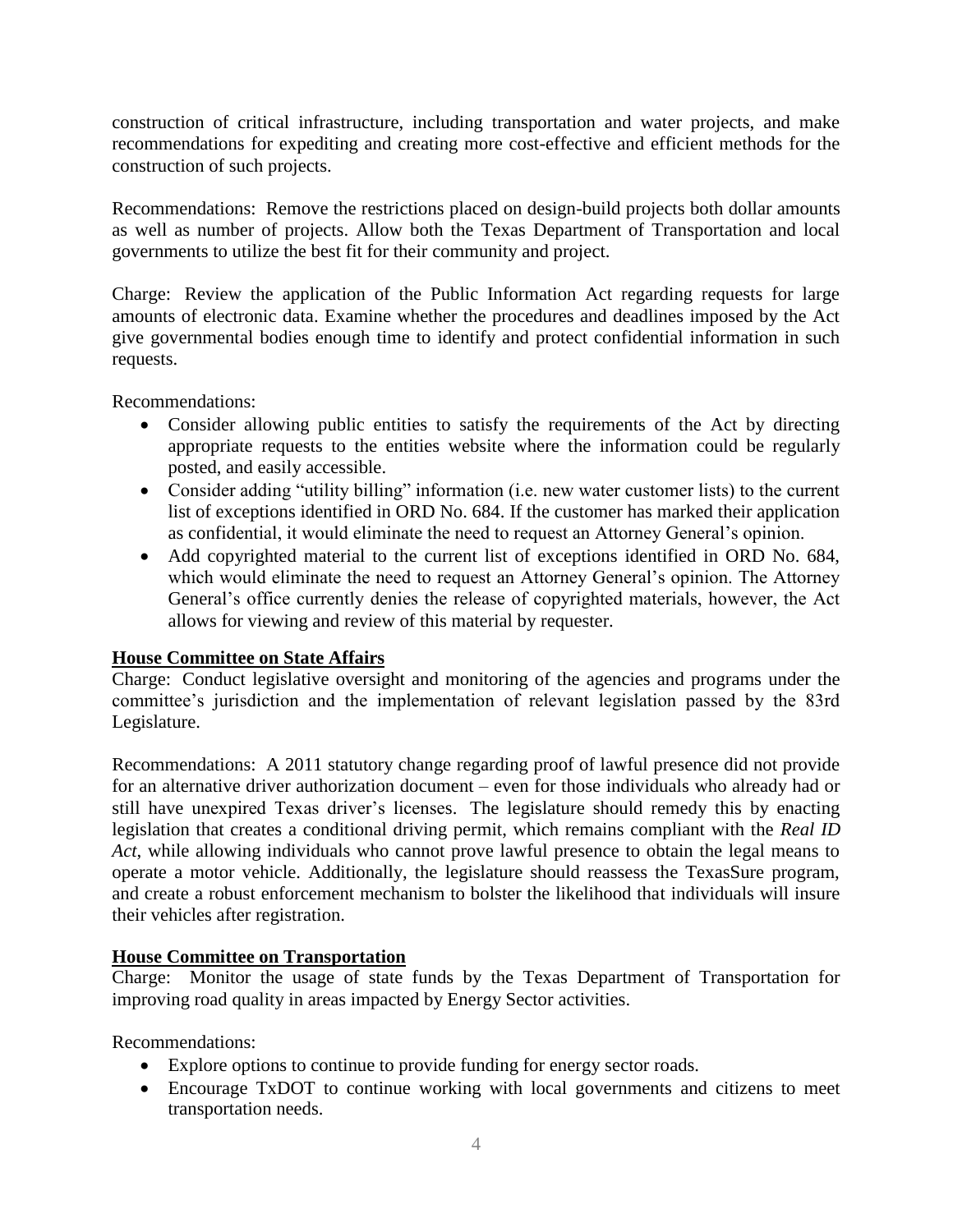- Reexamine formulas used by TxDOT for the distribution of funds through TIF grants to ensure that funds appropriately target areas most impacted by energy sector activity.
- Ensure TxDOT has the resources needed to identify future areas of energy sector growth in order to take preventative maintenance measures resulting in overall cost savings.

Charge: Evaluate the status of passenger and freight rail in Texas, including a review of the structure and operations of the Rail Division of the Texas Department of Transportation. Encourage and monitor the continued efforts of TxDOT's Rail Division.

Recommendations:

- Identify any necessary legislative authority to allow the Rail Division to effectively promote the needs of Texas' rail system.
- Identify resources to fund the Rail Relocation Fund.

Charge: Monitor the implementation of the "Turn-Back Program" by the Texas Department of Transportation, specifically its fiscal impact to municipalities and taxpayers.

[Note: According to the report, "In January and February 2014, TxDOT met with members of the Texas Municipal League (TML) and the Texas Association of Metropolitan Planning Organizations (TEMPO); the result of these meetings was a memorandum of understanding (MOU) agreeing to a framework for accomplishing the goals of the Turn-Back Program. The MOU was executed by TxDOT, TML, and TEMPO in March 2014 and accepted by the Texas Transportation Commission at its March 2014 meeting. The major point of the MOU is that the Turn-Back Program is voluntary, and that no local government will be forced to assume responsibility for a state-owned roadway or be penalized for choosing not to participate."]

Recommendations:

- **The Committee would like to thank the local communities and entities that worked with TxDOT to resolve the confusion surrounding the Turn-Back Program and would encourage TxDOT and its local partners to continue to work together to find mutually beneficial ways to increase local mobility and efficiency.**
- **Any turn-back program should continue to be voluntary.**
- **Explore alternatives for enabling legislation to allow local governments to utilize funding mechanisms which would provide the means of increasing local mobility and efficiency.**

### **House Select Committee on Transportation Funding, Expenditures & Finance**

Charge: Review bonds issued for transportation, the Texas Emissions Reduction Plan Account, the comptroller's allowance for motor fuels tax administration and enforcement, overweight/oversize vehicle permits, and state highway fund appropriations to agencies other than TxDOT.

Recommendations:

- Discontinue the issuance of bonds secured by the Texas Mobility Fund.
- Discontinue transfer from the State Highway Fund to the Texas Emission Reduction Plan Account.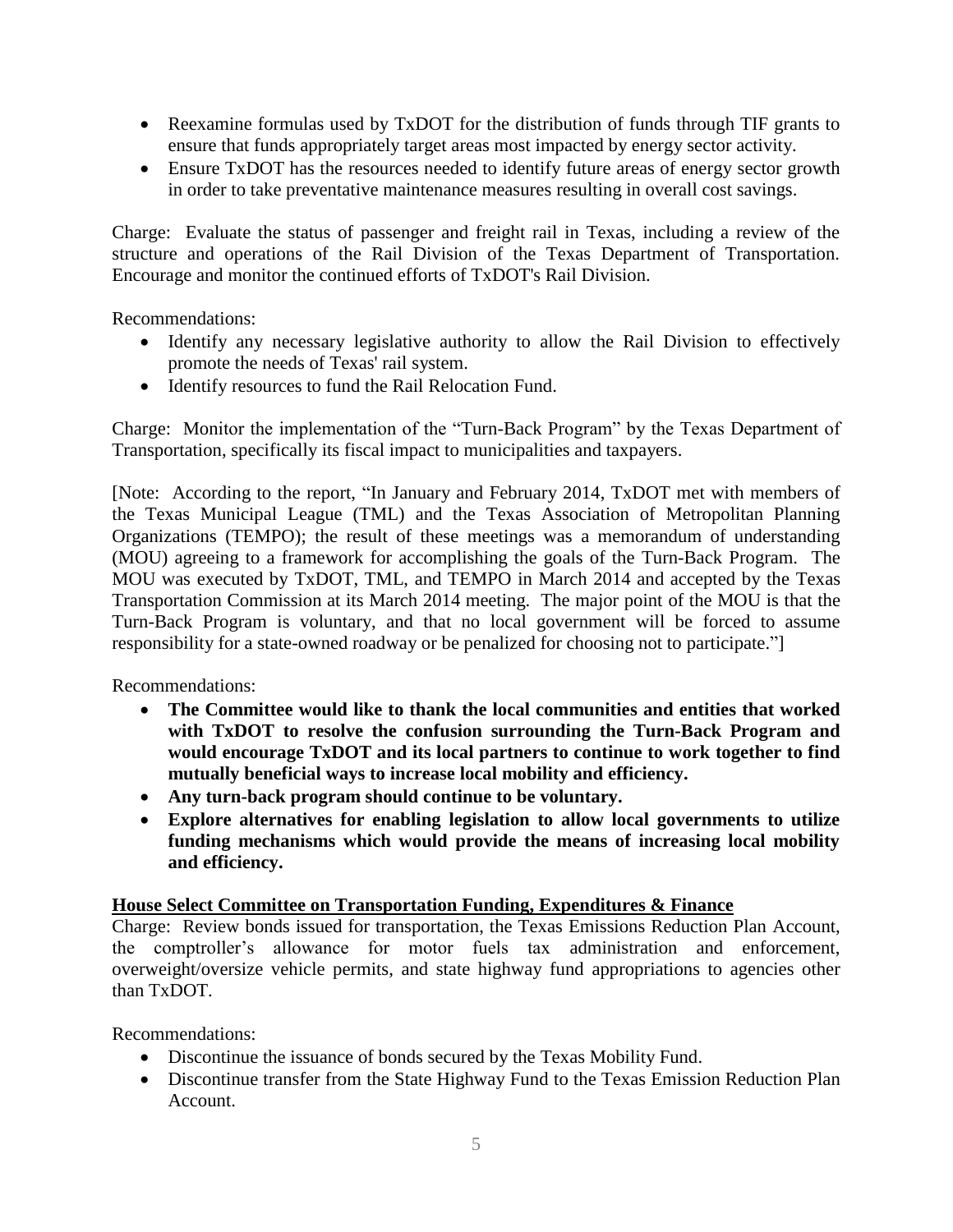- Eliminate the comptroller's one percent allowance for motor fuels tax administration and enforcement.
- Redirect receipts from oversize/overweight permits to highway funding.
- Redirect receipts from commercial carrier registration to highway funding.
- Discontinue transfers from the State Highway Fund that are not rights-of-way acquisition, construction, or maintenance.

### **Joint Interim Committee to Study the Recruitment of Firearms and Ammunition Manufacturers**

The committee heard suggestions of enacting a "Second Amendment sales tax holiday," and at least one bill – H.B. 206 (Leach) **–** has been filed to implement the suggestion. The bill would exempt from sales and use taxes firearms and hunting supplies if the sale takes place during a period beginning at 12:01 a.m. on the Friday before the last full weekend in August and ending at 12 midnight on the following Sunday.

### **Senate Committee on Open Government**

Charge: Review the Texas Public Information Act to ensure that access to public records and information by the public remains fully transparent, but that governmental entities have the authority to protect the privacy interests of citizens, including primary and higher education students, from improper public disclosure.

Recommendations:

- The Committee recommends the Legislature consider adding to the Texas Public Information Act a definition of student records that includes students records covered under the Family Educational Rights and Privacy Act (FERPA) of 1974, as well as records of an applicant for transfer or attendance regardless of whether or not the applicant attends the agency or institution.
- The Committee recommends the Legislature continue to monitor the extent to which the Public Information Act ensures transparent access to public records and information, but also protects private citizens' interests.

Charge: Review and make recommendations on improving the transparency of information available on state websites regarding state expenditures, reports, and contracts, including a comparison of how similar information is provided by other states.

Recommendation: The Committee recommends the Legislature consider encouraging state agencies to continue to modify and provide interactive data for the public, as well as make additional data sets of interest available to the public.

### **The Senate Committee on Veteran Affairs and Military Installations**

Charge: Investigate the impact of federal actions (including the federal government shutdown, sequestration, military force reductions, and potential base closure or realignment) on active-duty service members, the Texas Military Department, veterans, their families, defense-related contractors, small businesses, local governments, and state agencies.

Recommendations: Prepare installations for future reductions by funding Defense Economic Adjustment Assistance Grant (DEAAG) at the Texas Military Preparedness Commission.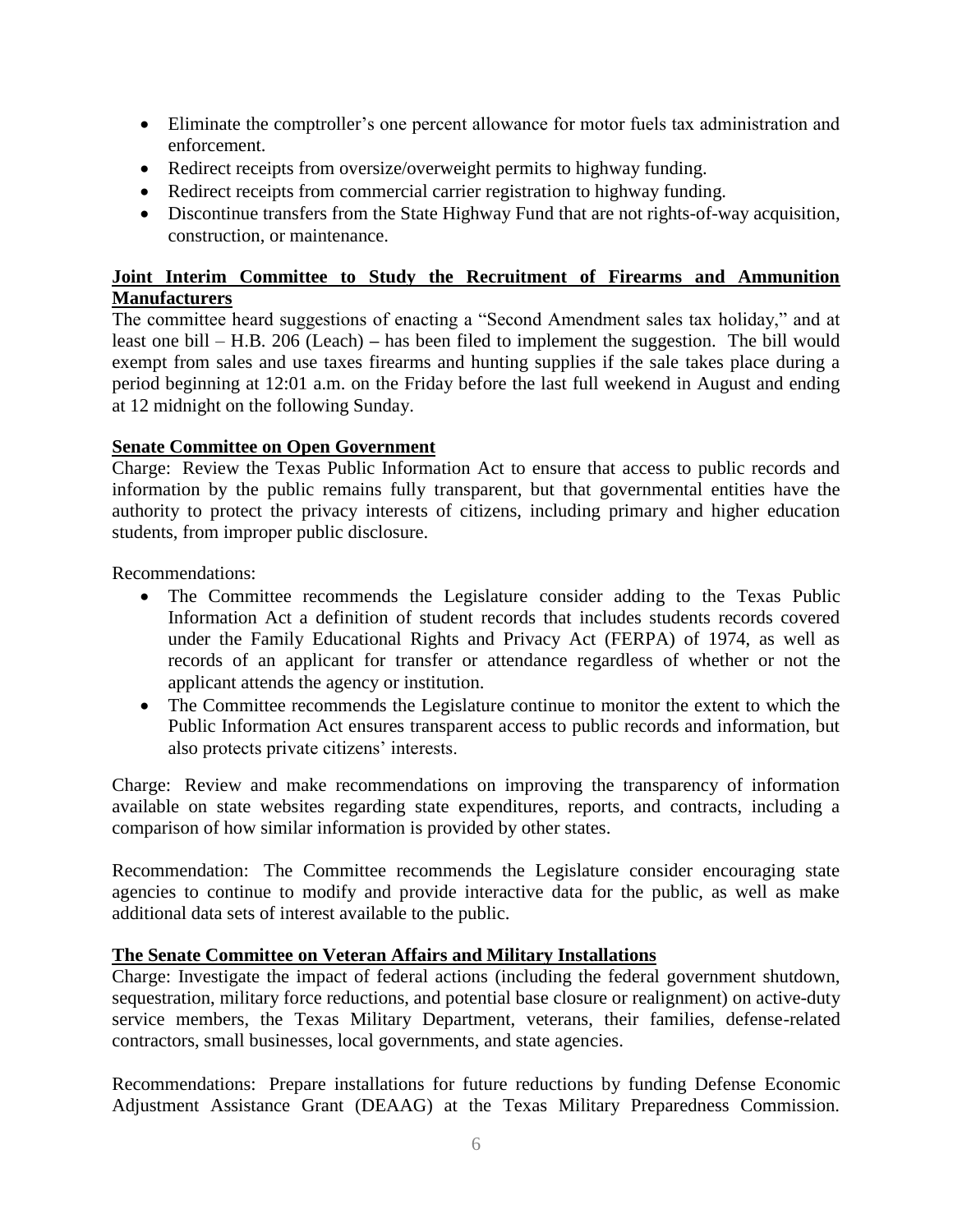DEAAG grants were designed to assist defense communities that are responding to or recovering from a reduction or termination of defense contracts with job creation. **The Committee recommends funding DEAAG grants at \$30 million per year.** The Committee recommends continuing the Base Realignment and Closure (BRAC) Task Force through 2019.

# **Public Utility Commission Hearing on Rate Case Participation**

Last Tuesday, the Texas Public Utility Commission (PUC) held a hearing on [proposed PUC](http://www.sos.state.tx.us/texreg/archive/November72014/Proposed%20Rules/16.ECONOMIC%20REGULATION.html)  [rules](http://www.sos.state.tx.us/texreg/archive/November72014/Proposed%20Rules/16.ECONOMIC%20REGULATION.html) that would limit how the discovery process works in electric rate cases. Some in the industry argue that the city intervention process is "inefficient," and that the PUC should "streamline" the process.

City coalitions, along with numerous consumer advocacy groups, testified in opposition to the rules. Centerpoint Energy provided the only testimony in support of the proposed limitations.

Interested city officials should contact their legislators and ask them to contact the PUC with their concerns.

# **TML E-List Project: Choose Your Area of Interest**

The Texas Municipal League is once again implementing the TML E-List project by gathering email addresses from city officials (elected and appointed) who: (1) may be willing to provide testimony during the 2015 legislative session; (2) want to be kept "in the loop" on certain subject matters; and/or (3) are willing to simply provide their perspective on a particular legislative matter.

The "E-lists" are one way TML staff contacts city officials regarding harmful legislation and are an invaluable grassroots tool. In many cases, bills will be set for committee hearings with essentially no notice. When that happens, an email will go out to the appropriate E-list asking for information or action on your part. Legislators need to hear from their city officials more than from TML staff.

To participate in the E-List project, go to<http://www.tml.org/genform/E-List.asp> and fill out the online form. If you have any questions, please contact JJ Rocha at  $ji@tml.org$  or 512-231-7400.

# **City-Related Bills Filed This Week**

Each week, League staff summarizes in this section the city-related bills filed during the previous week. For a cumulative list of all city-related bills filed to date, click [here.](http://www.tml.org/p/CityRelatedBills1_23_2015.pdf)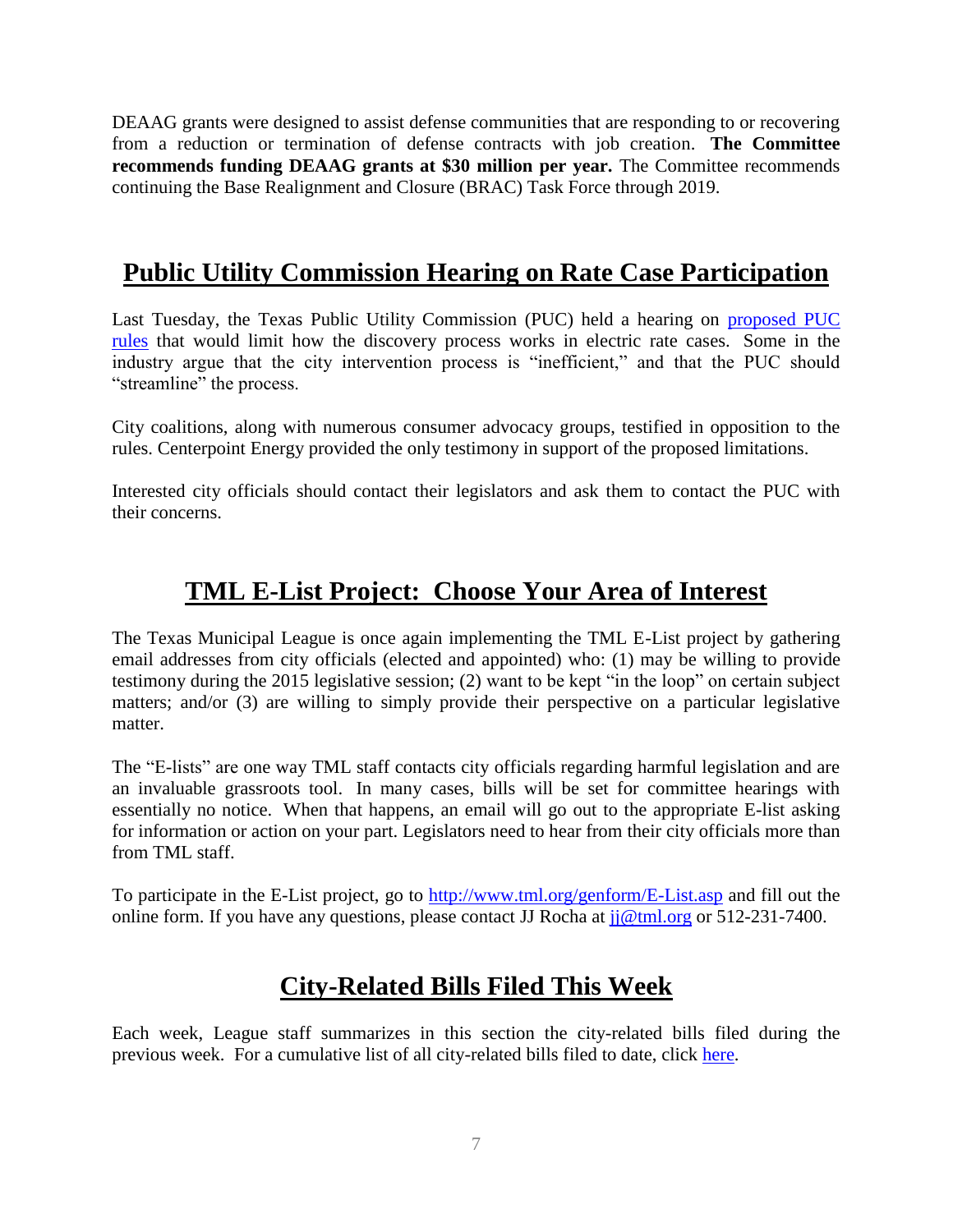### **Property Tax**

**H.B. 706 (Farrar) – Property Tax Exemption**: would provide that once a person claims a property tax exemption for the amount of appraised value of the person's property that arises from the installation of solar or wind-powered energy device, the exemption need not be claimed in subsequent years.

**H.B. 806 (Lozano) – Property Tax Exemption**: would provide that a person does not have to include a copy of the person's driver's license or state-issued personal identification certificate in an application for a residence homestead exemption if the person is unable to obtain a driver's license or personal identification certificate due to a sincerely held religious belief.

### **Sales Tax**

**H.B. 712 (Springer) – Sales Tax Exemption**: would exempt from sales and use taxes the sale of a firearm or firearm supplies if the sale takes place during the last full weekend before dove hunting season begins.

**H.B. 728 (Lucio) – Sales Tax Exemption**: would exempt from sales and use taxes books purchased by full-time or part-time college students if the purchase takes place during specified time frames prior to each semester.

### **Purchasing**

**S.B. 303 (Hancock) – Public Work Contracts**: would prohibit a city when awarding a public work contract funded with state money, from: (1) prohibiting, requiring, discouraging, or encouraging a bidder from entering into or adhering to a collective bargaining agreement related to the project; or (2) discriminating against a person based on a person's involvement in a collective bargaining organization or agreement.

### **Elections**

**H.B. 732 (Israel) – Elections**: would: (1) require the certificate on an official carrier envelope to contain a space provided for the voter's signature that is located in a box that is at least one inch by two inches, and has the term "Signature of voter" printed in bold type; (2) require textual material to be printed on a separate sheet accompanying the envelope, instead of on the reverse side of the envelope; and (3) require the notice of the voting rights hotline phone number to be included on an insert enclosed with the balloting materials, instead of on the official carrier envelope.

**H.B. 733 (Israel) – Elections**: would provide that the following are acceptable forms of photo identification for voting: (1) a Veteran Health Identification Card issued by the United States Department of Veterans Affairs that contains the person's photograph; and (2) a student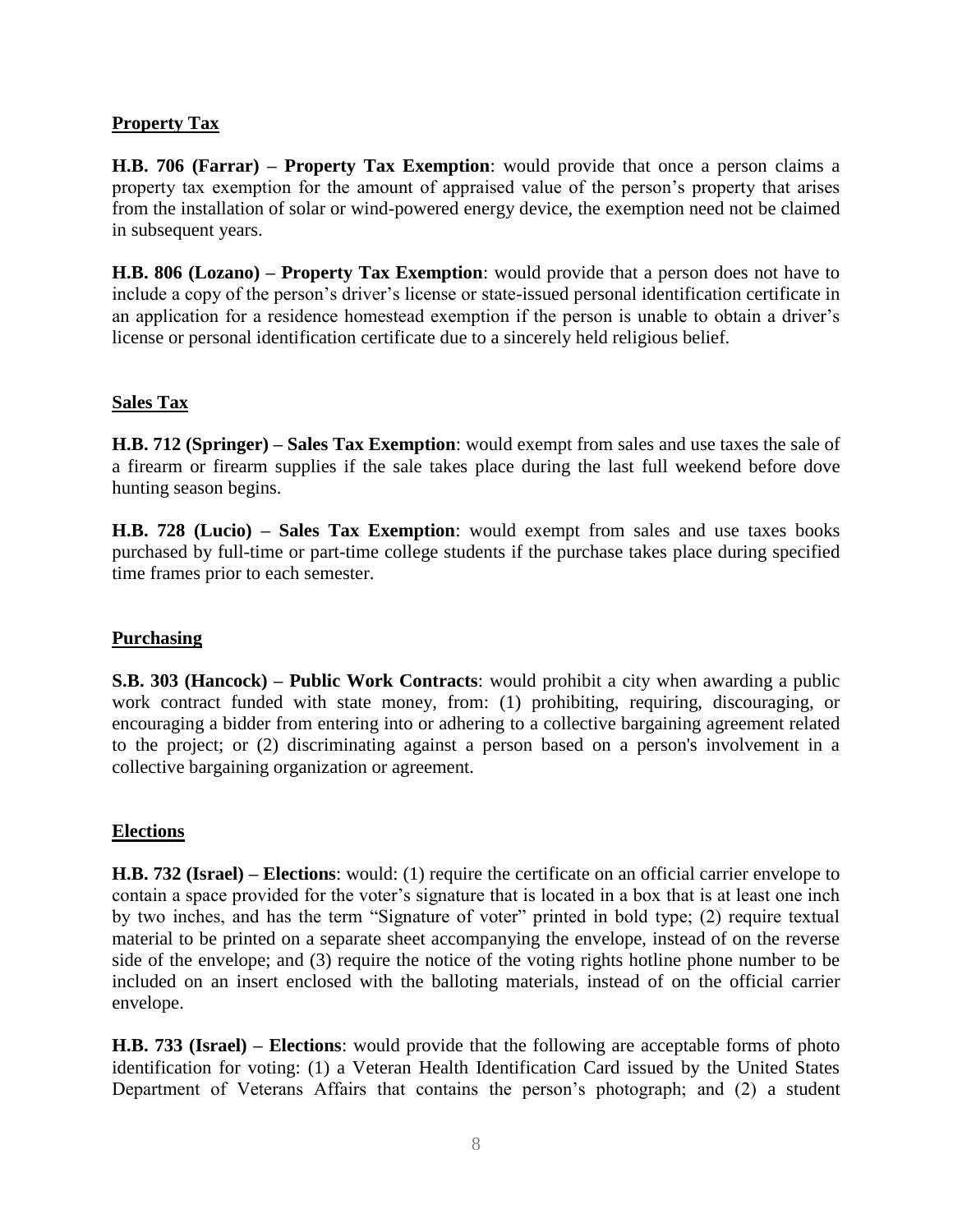identification card issued by a public, private, or independent institution of higher education that contains the student's photograph.

### **Open Government**

**H.B. 814 (Larson) – Meeting Notice**: would provide that: (1) a governmental body that is required by law to post notice of a meeting in a newspaper may instead post notice of the meeting on the Internet; and (2) a government body that is required by law to post notice of a meeting on the Internet is not required to post notice in a newspaper.

### **Other Finance and Administration**

**H.B. 696 (Hunter) – Texas Windstorm Insurance Association**: would make numerous changes relating to the operation of the Texas Windstorm Insurance Association.

**H.B. 763 (King) – State Agency Rulemaking**: would: (1) require at least 51 percent of the total number of signatures on a petition for a state agency to adopt rules to be of residents of the state of Texas; and (2) clarify the definition of interested person as a resident, business entity, governmental subdivision, or public or private organization located in the state of Texas.

**S.B. 302 (Hinojosa) – Texas Windstorm Insurance Association**: would make numerous changes relating to the operation of the Texas Windstorm Insurance Association.

**S.B. 309 (Campbell) – Local Debt**: among other things, would: (1) require the comptroller to create an Internet database, known as the Political Subdivision Public Information Warehouse, that contains information regarding all active political subdivisions in the state that are authorized to impose an ad valorem or sales and use tax to issue bonds, notes, or other obligations; (2) require the warehouse database to include the following information: (a) the name of the political subdivision; (b) the rate of any sales and use tax the political subdivision imposes; (c) various property tax rates for the most recent tax year; (d) the total amount of the political subdivision's debt, including the principal, interest, and year in which the debt would be paid; (e) the political subdivision's Internet website address, or if the political subdivision does not operate a website, contact information to enable a member of the public to obtain information from the political subdivision; and (f) the Internet website address for the appraisal district in each county in which a political subdivision has territory; (3) authorize, but not require, the warehouse database to include the following information: (a) information describing the political subdivision's boundaries; (b) the political subdivision's current budget; (c) each current check registry published by the political subdivision's governing body; and (d) any other current financial audit or annual report published by the political subdivision's governing body; (4) authorize the comptroller to consult with the appropriate person from each political subdivision to obtain the information necessary to operate and update the warehouse database; (5) require the governing body of a political subdivision that publishes the check registry on its website to provide a link to the webpage containing the information to the comptroller; (6) require the comptroller to update tax rate information at least annually; (7) require a political subdivision to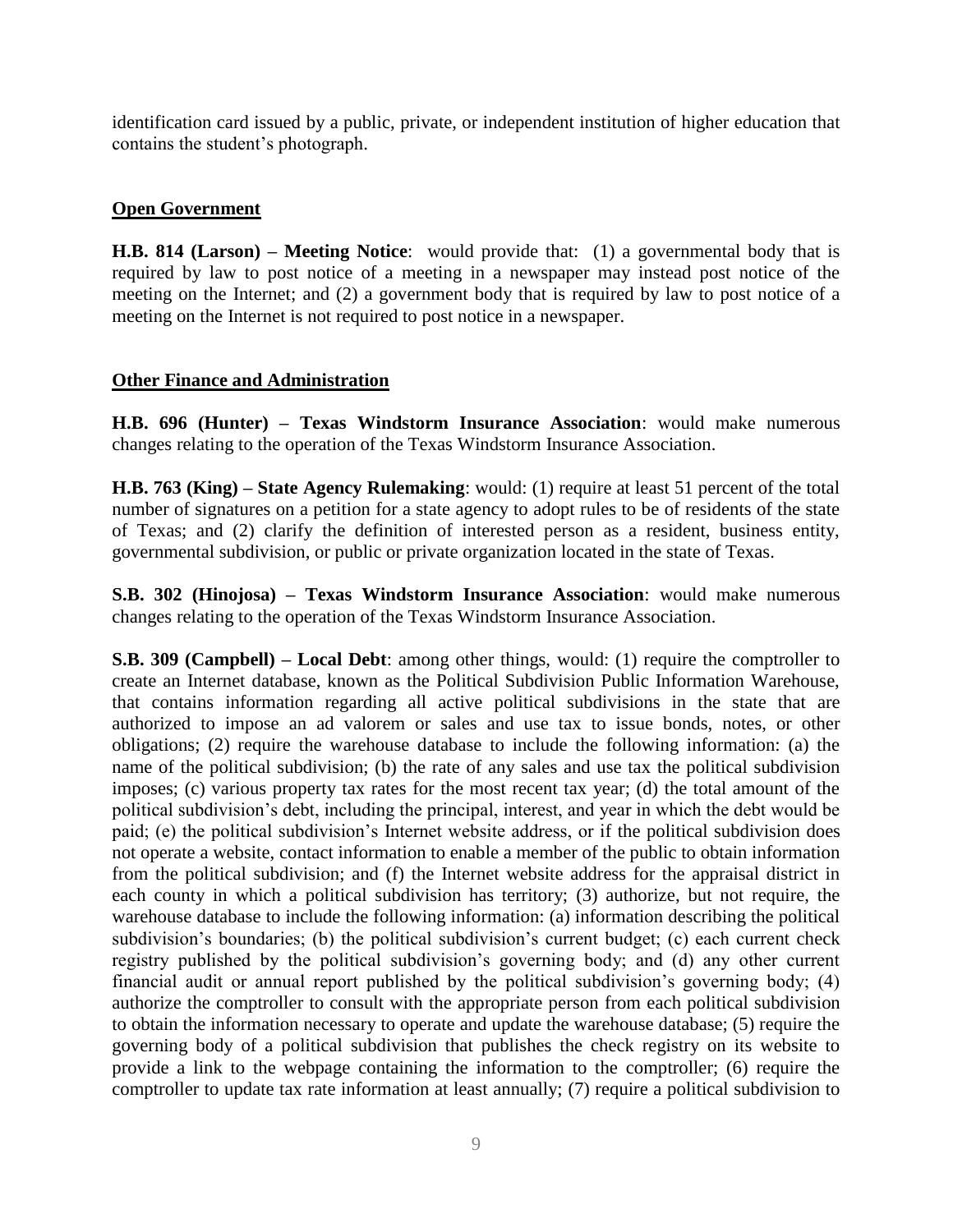transmit records and other information to the comptroller annually in a form and in the manner prescribed by the comptroller, for purposes of operating the Political Subdivision Public Information Warehouse; (8) require a political subdivision to transmit to the comptroller: (a) its most recently adopted annual budget; (b) its most recently adopted annual financial report; and (c) the address of the Internet website maintained by the political subdivision, if any.

**S.B. 310 (Campbell) – Local Debt**: (1) provide that, except in a case of grave public necessity to meet an unusual and unforeseen condition, a city may not issue a certificate of obligation (CO) if the voters voted down a bond proposition for the same purpose within the preceding three years; (2) extend the timeframe to publish newspaper notice of intention to issue a CO from 30 to 45 days before the passage of the ordinance; (3) require a city issuing a CO to maintain an Internet website, and to continuously post notice of intention to issue a CO on its website for 45 days before the passage of the CO issuance ordinance; (4) require that the notice of intention to issue a CO include the following information: (a) the then-current principal of all outstanding debt obligations of the issuer, stated as a total amount and as a per capita amount; (b) the thencurrent combined principal and interest required to pay all outstanding debt obligations of the issuer on time and in full, stated as a total amount and as a per capita amount; (c) the principal of the COs to be authorized, stated as a total amount and as a per capita amount; (d) the estimated combined principal and interest required to pay the COs to be authorized on time and in full, stated as a total amount and as a per capita amount; (e) the estimated rate of interest for the COs to be authorized; (f) the maturity date of the COs to be authorized; and (g) a specific statement of the process by which a petition may be submitted requesting an election on the issuance of the COs; (5) change the threshold number of voters needed to petition to force an election on the issuance of a CO from five percent of the qualified voters of the issuer to five percent of the total number of voters that voted in the most recent gubernatorial general election in the city; and (6) make COs issued for personal or professional services subject to the notice requirements.

### **Municipal Courts**

**H.B. 697 (White) – Failure to Attend School**: would require a municipal court judge to waive or reduce a fine, fee, or court cost imposed for Failure to Attend School if the court finds that payment would cause financial hardship.

**H.B. 749 (Dutton) – Dismissal of Cases**: would require a municipal court judge to dismiss a case with prejudice if the police officer fails to appear when the case is called for trial; would also prohibit a municipal court judge from continuing a case for the sole reason that the officer fails to appear.

**H.B. 803 (Wu) – Misdemeanor Complaints**: would provide that only a peace officer or prosecutor may file a complaint in municipal court if a defendant pleads not guilty or fails to appear for a fine only misdemeanor or parking offense.

### **Community and Economic Development**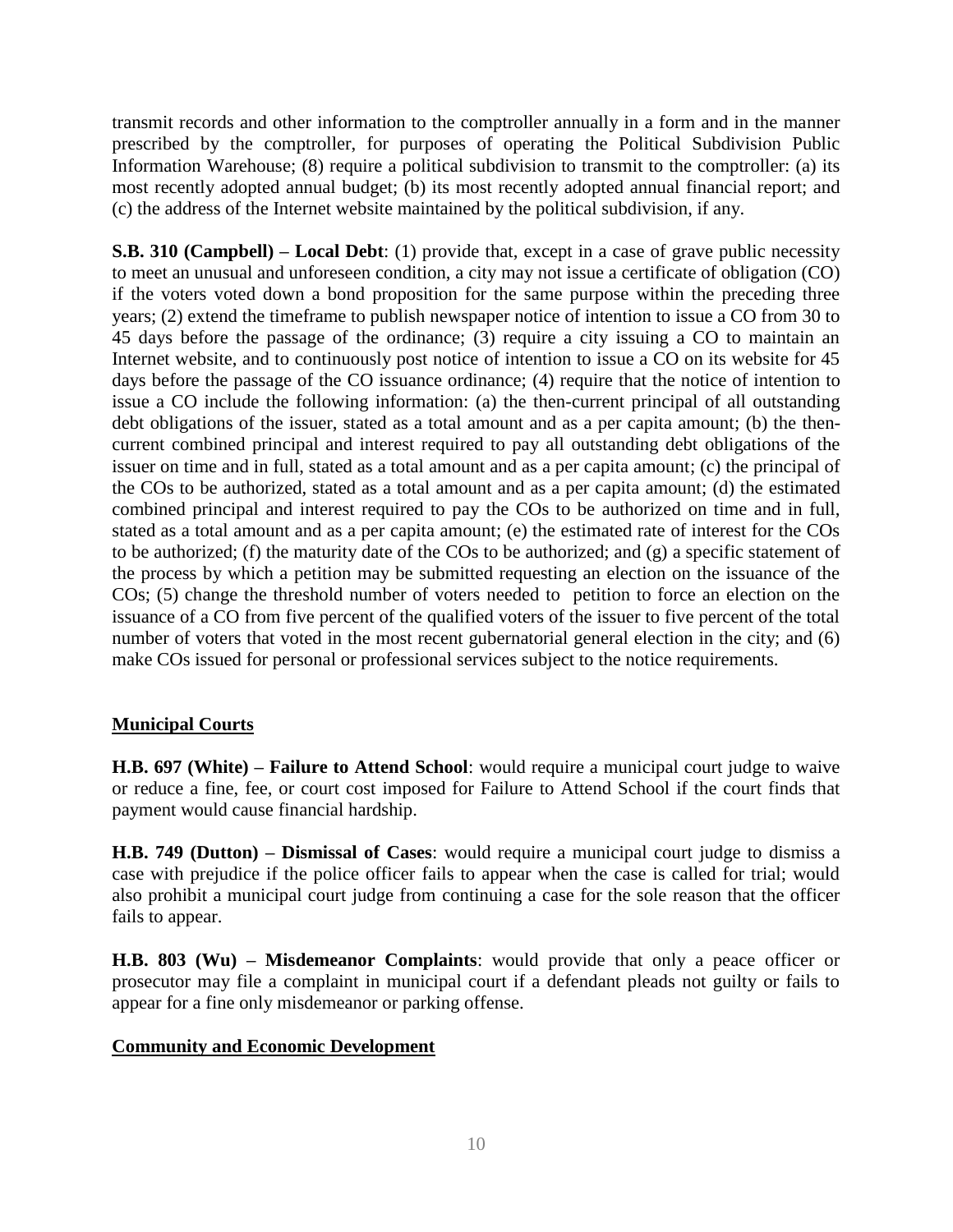**H.B. 738 (Larson) – Rental Housing**: would prohibit a city or county from adopting or enforcing an ordinance or regulation that prohibits an owner, lessee, sublessee, assignee, managing agent, or other person who has the right to lease, sublease, or rent a housing accommodation from refusing to lease or rent the housing accommodation to a person because of the person's lawful source of income to pay rent, including a federal housing choice voucher. (Companion bill is **S.B. 267** by **Perry**.)

**H.B. 745 (Bohac) – Property Owners' Association**: would: (1) authorize a property owners' association (POA) to install a solar-powered light-emitting diode stop sign on a road, highway, or street in the POA's jurisdiction if the POA receives the consent of the governing body of the political subdivision that maintains the road, highway, or street and the POA pays for the installation of the sign; and (2) require a property owners' association that installs a sign described in (1), above, to maintain the sign.

**S.B. 318 (Hinojosa) – Military Preparedness Commission Grants**: would provide that certain Texas Military Preparedness Commission grants to some local governmental entities, including cities that are defense communities, must be no less than \$50,000 and no more than the lesser of: (1) 50 percent of the amount of the local government match; (2) 50 percent of the local government investment; or (3) \$5 million.

### **Personnel**

**H.B. 739 (Button) – E-Verify:** would: (1) require a governmental entity, including a city, to enroll in e-verify for its employees; (2) require the immediate termination of an employee responsible for verifying employment information through e-verify if they fail to comply with this requirement; and (3) authorize the Texas Workforce Commission to adopt rules and forms for implementation of this requirement.

**H.B. 786 (Walle) – Personnel**: would: (1) require a public employer, including a city, to develop breastfeeding policies for its employees that encourage and accommodate breastfeeding; (2) require a public employer to provide breaks and a room for breastfeeding; and (3) make it an unlawful employment practice to discriminate against an individual based on the employee's exercise of her right to breastfeed in the workplace.

### **Public Safety**

**H.B. 695 (Springer) – Concealed Handguns**: would provide that a private hospital or nursing home may not prohibit a license holder from carrying a concealed handgun on its premises.

**H.B. 805 (Keough) – Concealed Handguns**: would allow a license holder to carry a concealed handgun on the premises of any entity that receives public money and on premises owned or leased by a governmental entity.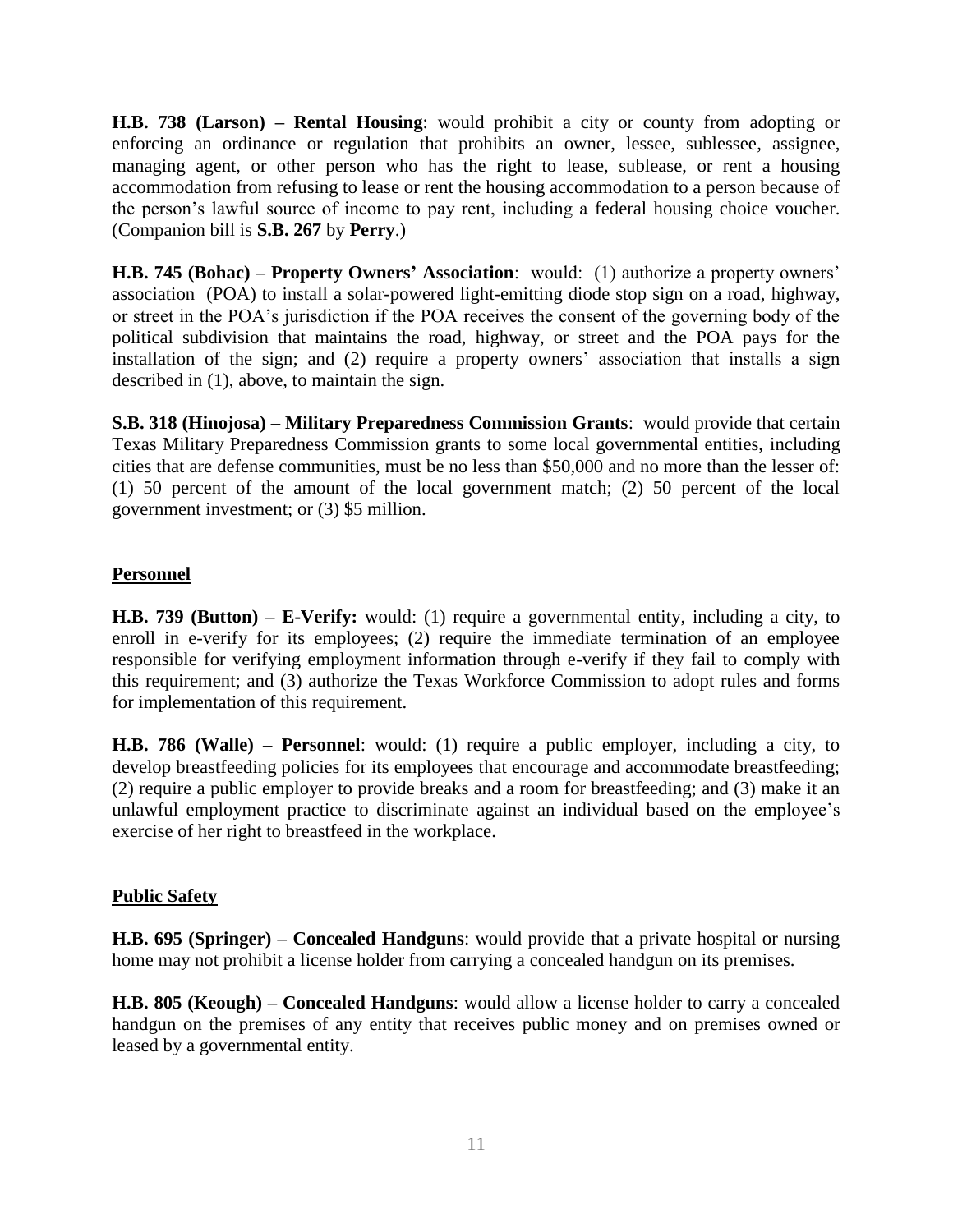**H.B. 715 (Longoria) – Surplus Property**: would give the Texas Department of Public Safety discretionary authority to sell at a 30 percent discount a surplus law enforcement motor vehicle or surplus law enforcement equipment to a county or city within thirty miles of the Texas – Mexico border.

**H.B. 740 (Bohac) – Red Light Cameras**: would require that red light camera signs list the possible monetary penalties for violations in addition to the information required by current law.

**H.B. 748 (Isaac) – Liquid Propane**: would provide that: (1) a city or county may not enact or enforce an order or ordinance that prohibits, restricts, or has the effect of prohibiting or restricting a property owner from installing a liquid propane gas tank above ground on the owner's residential property if the tank is a size reasonably necessary to meet the gas requirements of the residence; and (2) the city or county may require the owner to screen the tank from view with reasonable screening materials.

**H.B. 804 (Geren) – Vehicle Storage Facilities:** would require a vehicle storage facility, including a city vehicle storage facility, to accept cash as a form of payment.

**S.B. 301 (Taylor) – School Marshals**: would authorize a private K-12 school to appoint a school marshal who can carry a concealed handgun on campus.

**S.B. 311 (Campbell) – Concealed Handguns**: would provide that a concealed handgun licensee may carry a concealed handgun on the premises of a polling place, hospital, or place of religious worship, at a racetrack, or in an amusement park.

### **Transportation**

**H.B. 813 (Munoz) – Motorcycles**: would allow a motorcycles rider to "split lanes" under certain circumstances.

**S.B. 321 (Hinojosa) – Transportation Funding**: would modify the formula governing the transfer of money from the State Highway Fund to the Texas Emissions Reduction Plan Fund.

### **Utilities and Environment**

No utilities and environment bills were filed this week.